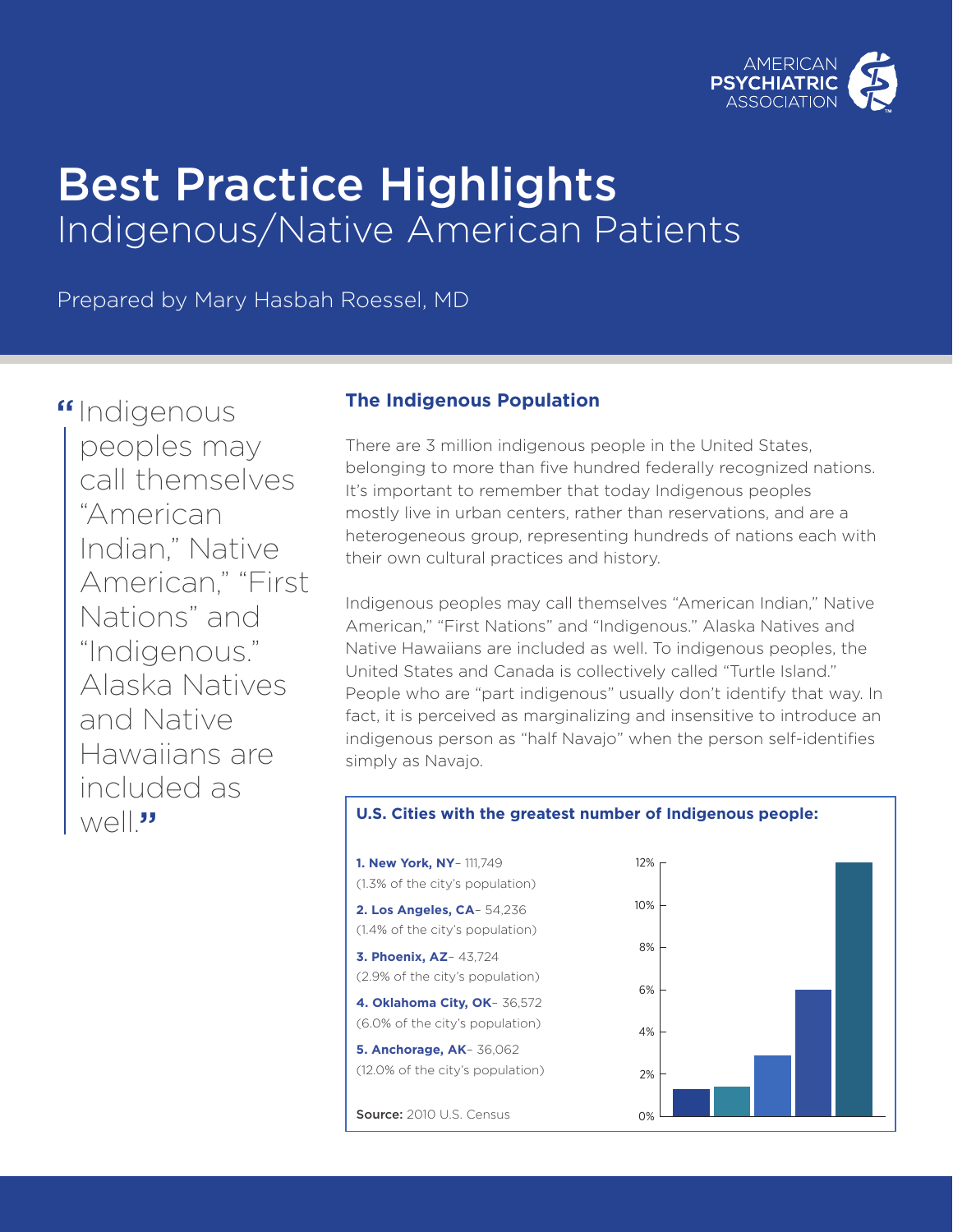#### **Significant History – Events which influenced the community and contextualize assessment and Treatment**

Having an accurate history of the colonization of the Americas is necessary in understanding the unique place in history of Indigenous peoples. Genocidal practices through massacres, forced relocations, and the rupture of Native American family and cultures was pervasive in the settlement of the United States. Native peoples have struggled to maintain identity as they were imprisoned for practicing their ceremonies and cultural events. For example, in Canada, the Potlatch, a time of sharing food and goods, was outlawed. Later, children were taken away from their families and sent to schools where they were punished for speaking their own language.

### **5 Largest American Indian Tribes Today:**

- 1. Navajo 308,013 population
- 2. Cherokee 285,476 population
- 3. Sioux 131,048 population
- 4. Chippewa 115,859 population
- 5. Choctaw 88,913 population
- Source: 2010 U.S. Census



This history of trauma has resulted in intergenerational trauma. Children being forcibly removed from their homes to be raised in boarding schools still impact how parents raise their children. Indigenous peoples experience higher rates of substance use and related disorders, PTSD, and suicide, all of which are directly associated with this intergenerational trauma on Indigenous

### **Fast Facts**



56% Percent more likely Native Americans are to die of alcohol-related causes than are non-Natives



53% Percentage of Native Americans that live off of U.S. reservations

16% Percentage of Students at BIA schools that reported having attempted suicide in the preceding 12 months

**TITTITTI**  $1$  in 8  $_{\textrm{\tiny{of Nature}}}^{\textrm{\tiny{Number}}}$ American adults in need of substance use treatment that received it at a specialty facility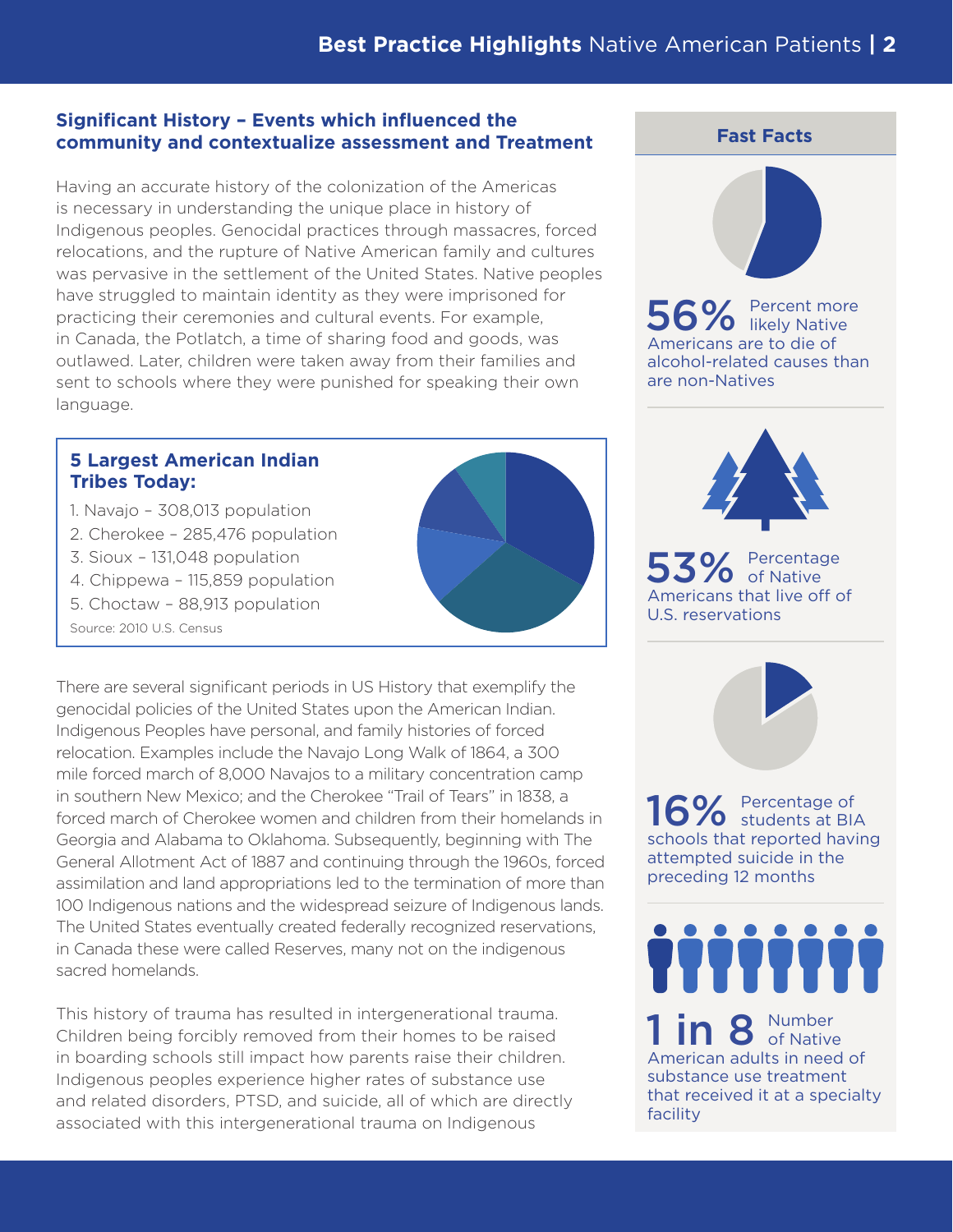peoples. As one staggering example, Indigenous peoples are 526% more likely to die from alcohol use than are non-indigenous people.

In addition to mental health, other health disparities also continue to be an issue. Death rates from preventable diseases such as diabetes and infant mortality rates are significantly higher. Willingness to access care is also an issue. Many Indigenous people feel stereotyped, ignored, and disrespected by non-Indigenous providers. Many programs serving Indigenous people are often not culturally relevant or sensitive to the significant trauma within Indigenous communities.

#### **Best Practice Tips for working with Native American Patients**

Knowing the history of Indigenous peoples is critical in implementing best practices. Here are a few best practices to keep in mind when working with Indigenous people:

- 1. Given the significant trauma, PTSD should be high on your differential diagnosis, which is often missed or misdiagnosed as depression or borderline personality.
- 2. Acknowledge the "intergeneration trauma" including the loss of sacred lands, forced assimilation, and family ruptures. Emphasize and validate the strength of the survivors.
- 3. As a psychiatrist, remember the importance of a receptive environment that is inviting and welcoming. Engage patients with support and facilitate completion of forms in a receptive environment. If culturally appropriate, you may want to consider decorating your office with art, pottery, baskets, or rugs from the local area. Intake forms may also need to be translated to the language of the indigenous people in the area. Staff should not impose a form if the person is not ready for it. Be mindful that there has been mistrust of clinics run by the federal government, which have a history of ulterior motives.
- 4. The Evaluation should be thorough to avoid stereotypes and misdiagnosis. Allow the patient to tell their story, and encourage them to share their cultural identity. Stereotypes psychiatrists should avoid include assuming that Indigenous people do or don't practice their native religion or that those who don't speak their native language are less Indigenous. As an example of the complex religion of indigenous peoples, on the Navajo reservation there have been churches established in the heart of the reservation where the Navajo people have been converted to that religion, yet they speak only Navajo and wear traditional clothing. Another